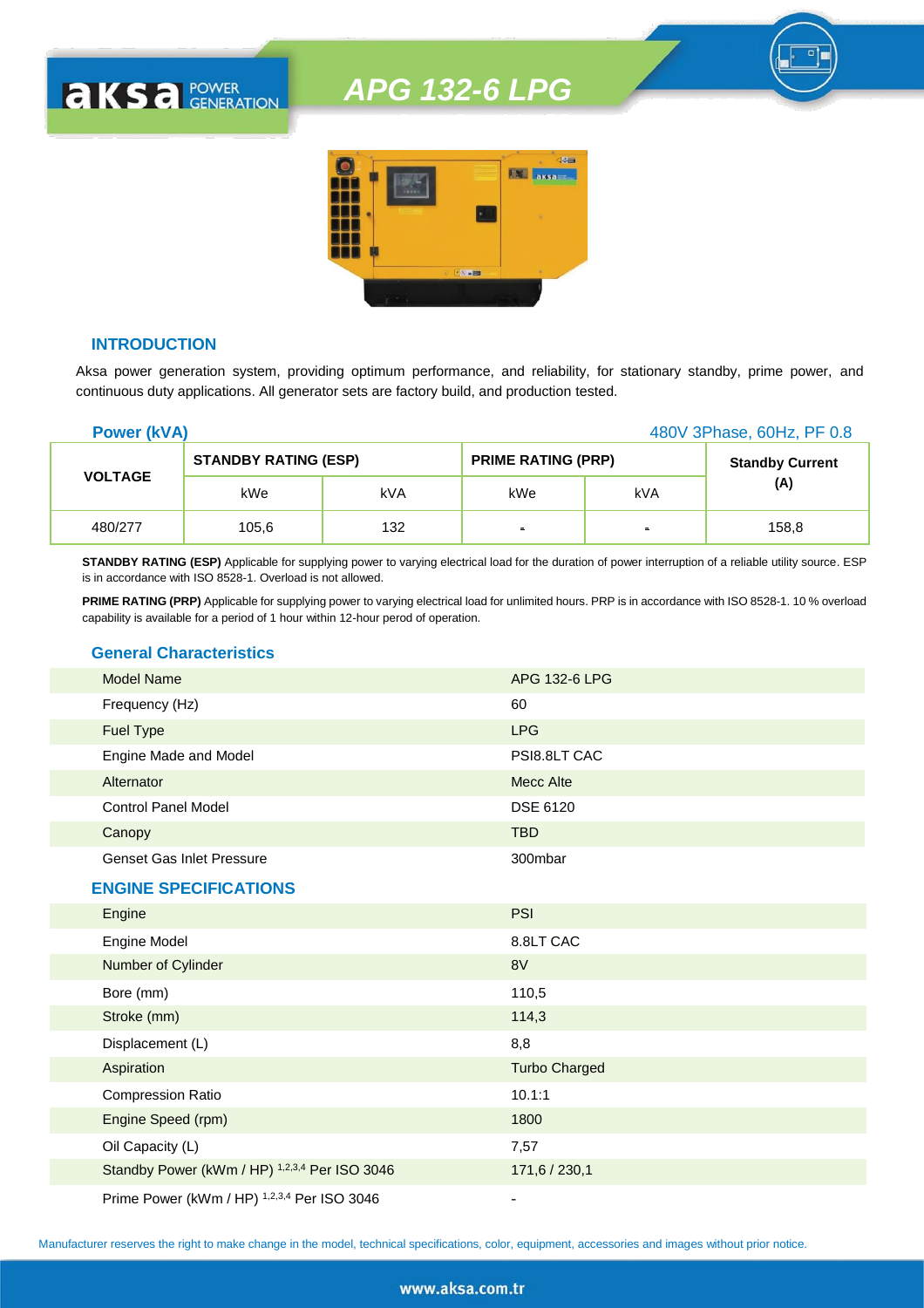| Max. Operating pressure to EPR, mbar           | 27                  |
|------------------------------------------------|---------------------|
| <b>Block Heater QTY</b>                        | 1                   |
| <b>Fuel Type</b>                               | <b>LPG</b>          |
| Injection Type and System                      | Spark-Ignited       |
| <b>Governor System</b>                         | ECU                 |
| Operating Voltage (Vdc)                        | $12 \overline{ }$   |
| <b>Cooling Method</b>                          | <b>Water Cooled</b> |
| Cooling Fan Air Flow (m3/min) 5                | TBD.                |
| Coolant Capacity (engine only) (L)             | 13,7                |
| Air Filter                                     | Dry Type            |
| Fuel Cons. With %100 Load (kg/hr / L/hr) 3,4,6 | 37,0/72,5           |
| Fuel Cons. With %75 Load (kg/hr / L/hr) 3,4,6  | <b>TBD</b>          |
| Fuel Cons. With %50 Load (kg/hr / L/hr) 3,4,6  | <b>TBD</b>          |

# **ALTERNATOR CHARACTERISTICS**

**AKSA POWER** 

| Manufacturer                      | <b>Mecc Alte</b> |
|-----------------------------------|------------------|
| Alternator Made and Model         | ECP 34 2S/4C     |
| Frequency (Hz)                    | 60               |
| Power (kVA)                       | 120              |
| Voltage (V)                       | 480              |
| Phase                             | 3                |
| A.V.R.                            | <b>DSR</b>       |
| Voltage Regulation                | $(+/-)1%$        |
| <b>Insulation System</b>          | H                |
| Protection                        | IP23             |
| <b>Rated Power Factor</b>         | 0,8              |
| Weight Comp. Generator (kg)       | 349              |
| Cooling Air (m <sup>3</sup> /min) | 29,2             |
|                                   |                  |

### **Canopy Dimensions**

| Length (mm) | <b>TBD</b> |
|-------------|------------|
| Width (mm)  | TBD        |
| Height (mm) | <b>TBD</b> |

1 Max load and overload ratings based on ISO 3046 gross flywheel power.

2 Technical data based on ISO 3046-1 standards of 77°F(25°C), 14.5Psia (100kPa) and 30% relative humidity.

3 Production tolerances in engines and installed components can account for power variations of ± 5%. Altitude, temperature and excessive exhaust and intake restrictions should be applied to power calculations.

4 All fuel and thermal calculations unless otherwise noted are done at ISO 3046 rated load using LHV for NG of 48.17 MJ/kg.

5 At 0.5 in-H2O of Package Restriction at STP

6.Volume calculated using density of 0.717 kg/m3 for NG, 0.51 kg/L for LPG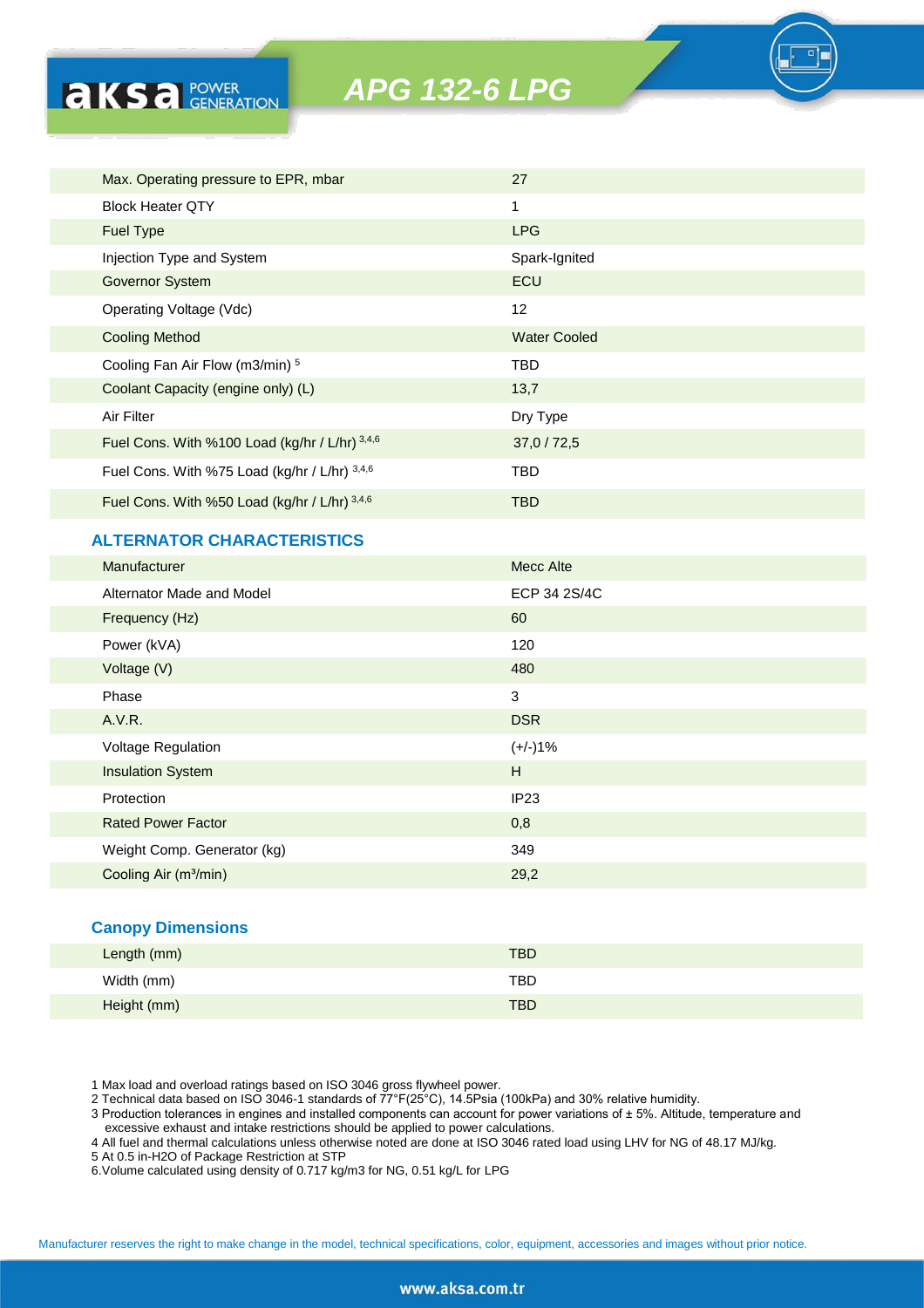

- **1.**Steel structures
- **2.** Emergency stop push button
- **3.** Canopy and panels made from powder coated sheet steel.
- **4.** Control panel is mounted on the baseframe. Located at the right side of the generator set
- **5.** Oil could be drained via valve and a hose
- **6.** Exhaust system in the canopy
- **7.** Special large access doors for easy maintanance
- **8.** In front and back side special large access doors for
- easy maintanance
- **9.** Base frame
- **10.** Lifting points
- **11.** The cap on the canopy provides easy accsess to radiator cap.
- **12.** Sound proofing materials
- **13.** Plastic air intake pockets.

## **INTRODUCTION**

**AKS** *C C <b>C GENERATION* 

Sound-attenuated and weather protective enclosures for generating sets from Aksa, meet event the sound requirements and provide optimum protection from inclement weather and development by our specialist acoustic engineers. Our modular designed sound insulated canopies provide ease of access for servicing and general maintenance and interchangeable components permitting on-site repair. Enclosures are designed to optimize genset cooling performance, providing you with confidence that genset ratings and ambient capability.

#### **Control Panel**

| <b>Control Module</b>      | <b>DSE</b>    |
|----------------------------|---------------|
| Control Module Model       | DSE 6120      |
| <b>Communication Ports</b> | <b>MODBUS</b> |



#### **Devices**

DSE, model 6120 Auto Mains Failure control modüle, Battery charger input 198-264 volt, output 27,6 V 5 A (24 V) or 13,8 Volt 5A (12V), Emergency stop push button and fuses for control circuits

## **CONSTRUCTION and FINISH**

Comonents installed in sheet steel enclosure.

Phosphate chemical, pre-coating of steel provides corrosion resistant surface

Polyester composite powder topcoat forms high gloss and extremely durable finish

Lockable hinged panel door provides for easy component access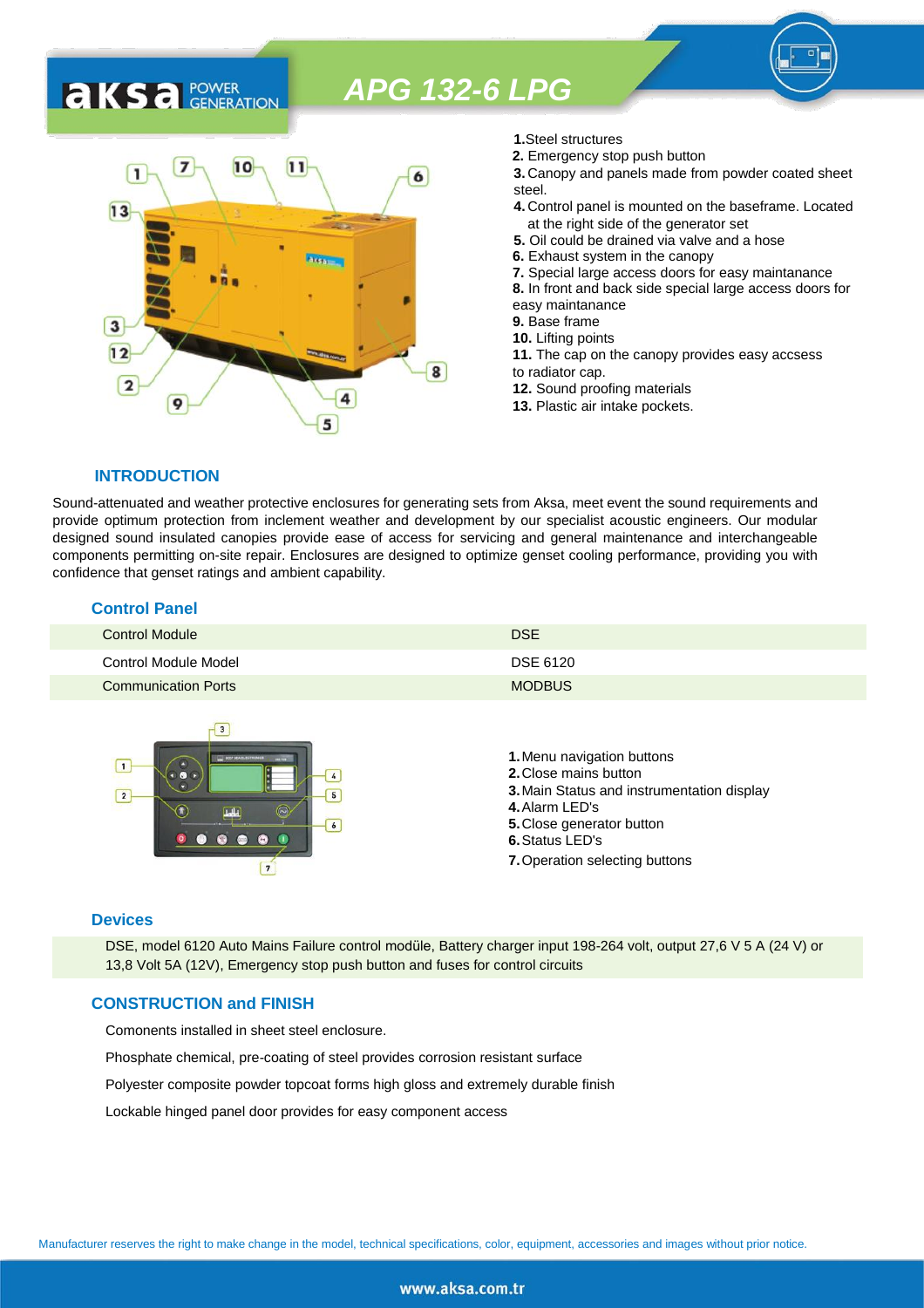

**AKS** *C C <b>C GENERATION* 

Control panel is mounted on baseframe with steel stand. Located at the right side of the generator set (When you look at the Gen.Set. from Alternator).

#### **GENERATING SET CONTROL UNIT**

The DSE 6120 module has been designed to monitor generator frequency, volt, current, engine oil pressure, coolant temperature running hours and battery volts.

Module monitors the mains supply and switch over to the generator when the mains power fails.

The DSE6120 also indicates operational status and fault conditions, Automatically shutting down the Gen. Set and giving true first up fault condition of Gen. Set failure.The LCD display indicates the fault.

#### **STANDARD SPECIFICATIONS**

- Microprocessor controlled.
- LCD display makes information easy to read
- Automatically transfers between mains (utilty) and generator power.
- Manual programming on front panel.
- User-friendly set-up and button layout. communications via RS232, RS485 and ethernet.
- Remote start.
- Event logging (50) showing date and time.
- Controls: Stop/Reset, Manual, Auto, Test, Start, buttons. An additional push button next to the LCD display is used to scroll

through the modules' metering display.

#### **Instruments**

ENGINE Engine speed Oil pressure Coolant temperature Run time Battery volts Configurable timing **GENERATOR** Voltage (L-L, L-N) Current (L1-L2-L3) Frequency Gen.Set ready Gen.Set enabled MAINS Gen.Set ready

Gen.Set enabled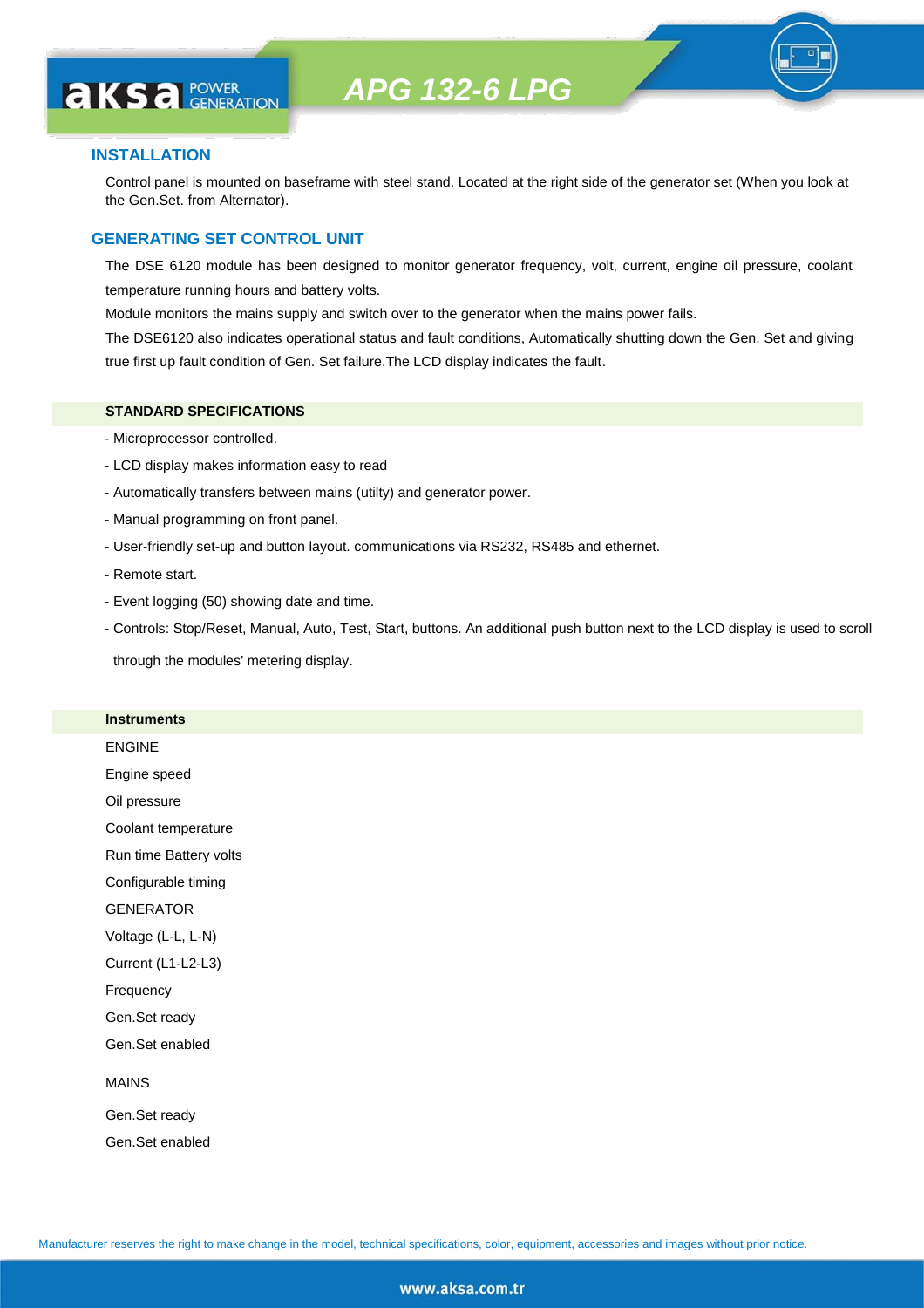# **AKS** *C C <b>C GENERATION*

*APG 132-6 LPG*



Charge failure

Battery Low/High voltage

Fail to stop

Low/High generator voltage

Under/over generator frequency

Over /Under speed

Low oil pressure

High coolant temperature.

#### SHUT DOWNS

Fail to start Emergency stop Low oil pressure High coolant temperature Over /Under speed Under/Over generator frequency Under/over generator voltage

Oil pressure sensor open

ELECTRICAL TRIP

Generator over current

### **Options**

Flexible sensor can be controlled with temperature, pressure, percentage (warning/shutdown/electrical trip) Local setting parameters and monitoring from PC to control module with USB connection (max 6 m)

#### **Standards**

Elecrical Safety / EMC compatibility BS EN 60950 Electrical business equipment BS EN 61000-6-2 EMC immunity standard BS EN 61000-6-4 EMC emission standard

# **STATIC BATTERY CHARGER**

Battery charger is manufactured with switching-mode and SMD technology and it has high efficincy.

Battery charger models' output V-I characteristic is very close to square and output is 5 amper, 13,8 V for 12 volt and 27,6 V for 24 V . Input 198 - 264 volt AC.

The charger is fitted with a protection diode across the output.

Charge fail output is available.

Connect charge fail relay coil between positive output and CF output.

They are equipped with RFI filter to reduce electrical noise radiated from the device

Galvanically isolated input and output typically 4kV for high reliability